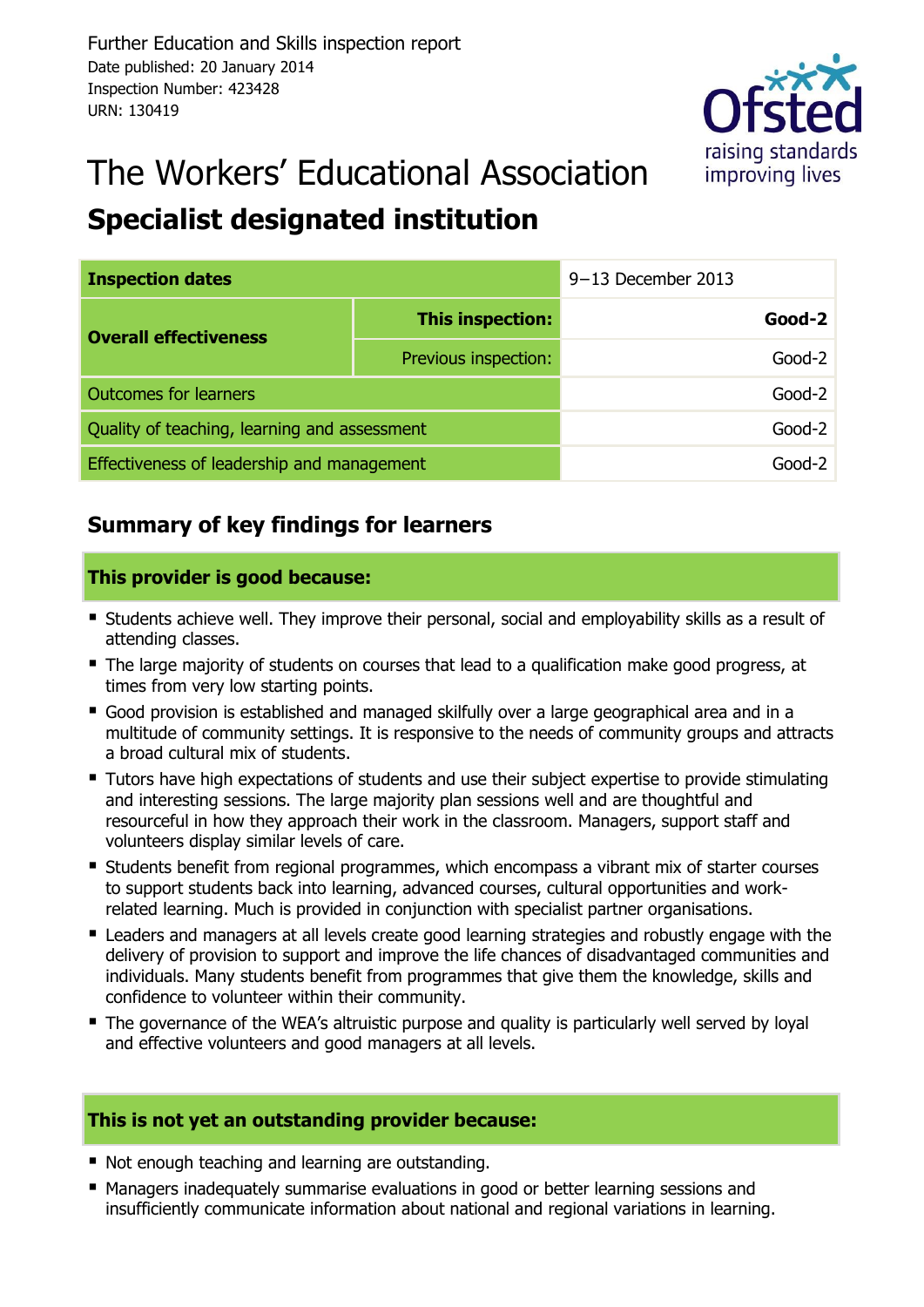#### **Full report**

#### **What does the provider need to do to improve further?**

- Reduce the regional variations which exist in achievement.
- Improve lesson observation summaries to ensure that the differences between good and outstanding teaching, learning and assessment are clear and distinguishable.
- Build upon the better practices in information, advice and guidance to inform overall improvement.
- **Sharpen target setting for students.**
- **Instigate professional development to embed the improvements needed to move from good to** outstanding.
- **Employ more modern techniques to enhance learning, capture data and attract new members** with new ideas into the organisation from an even greater range of backgrounds.

#### **Inspection judgements**

| <b>Outcomes for learners</b> | Good |
|------------------------------|------|
|------------------------------|------|

- Outcomes for students are good. The vast majority of students on courses that lead to a qualification make good progress, sometimes from very low starting points, and achieve their qualifications at a high rate. Those who complete courses or activities that do not lead to a formal qualification also make good progress and enjoy their learning.
- **Tutors set group and personal learning goals for most students at the start of each course.** However, the quality of the individual learning goals varies considerably and in a minority of cases the goals set are too general and do not focus on the personal achievements or improvements that the student wants to, or could, achieve by undertaking the course. In a small minority of cases, the goals set do not reflect the good learning that takes place.
- Managers monitor the achievement of different groups of students and there are no significant differences nationally. However, managers have identified some small regional variations in the proportion of different groups of students who achieve their qualifications or personal goals. Managers have not yet set suitable actions to close these gaps.
- **E** Students across a wide range of subjects produce good quality written and practical work. A few have been able to put their new talents to greater use and earn money by selling their work. For example, art students have had their work published in national magazines, jewellery students sold their work at a community event and creative writing students spoke at a conference on mental health.
- Students make good progress in the development of their English and mathematics skills in dedicated classes. The development of English and mathematics skills in a minority of other subject classes is variable and requires improvement.
- The vast majority of students develop or improve their personal, social and employability skills as a result of completing their course. Incoming migrants develop their English skills well, but also find that their gains in confidence empowers them to make other positive changes in their lives, such as supporting their children with homework, asking questions at parents' evenings or successfully applying for jobs. Students on community health education courses improve their fitness levels, their diets, develop their social lives and reduce their isolation as a direct result of attending a course or activity. Those on special interest courses, such as First World War history, develop a better understanding of some of the key events of the time, which enhances the value they gain from visiting battlefields.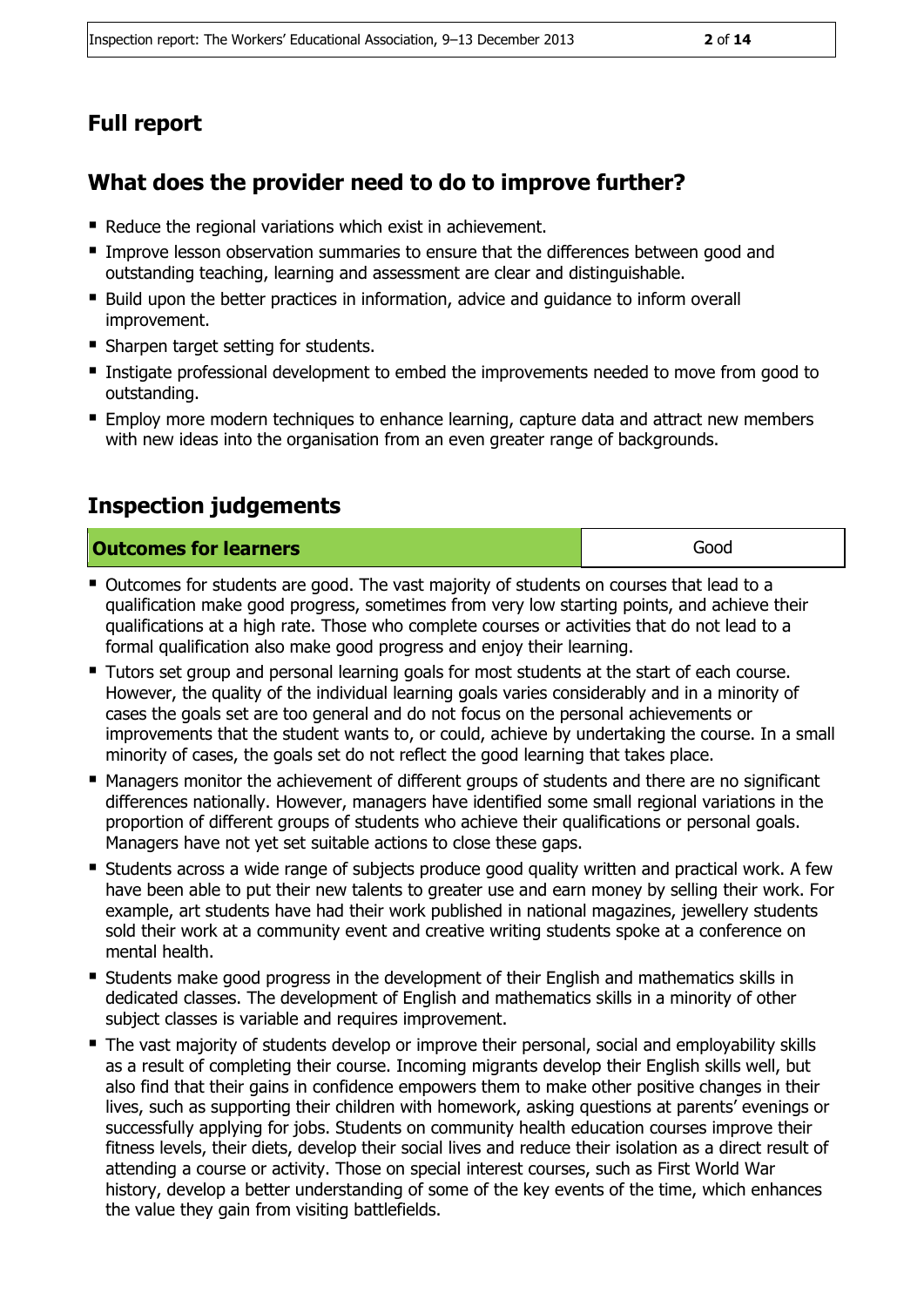Opportunities by students to progress to a wide range of further learning, employment and volunteering opportunities are readily taken. In a few key subject areas, such as Trade Union education and supporting teaching and learning in schools, there are good rates of progression to higher level courses that lead to a qualification. Just under one quarter of students report that they pursue volunteering opportunities, either in WEA classes, which helps to raise aspiration in further groups of students, or with local societies and community organisations. Systems for collecting data on progression and destinations at the end of courses are underdeveloped and require improvement.

| The quality of teaching, learning and assessment | Good |
|--------------------------------------------------|------|
|--------------------------------------------------|------|

- The quality of teaching, learning and assessment is good as reflected in the good outcomes for students. The well-taught curriculum encompasses a vibrant mix of courses. A minority of students continue with their learning to greater depth. Others benefit from undertaking citizenship programmes, that give them the knowledge and skills to contribute to the work of small local community organisations, housing associations, primary schools or women's groups.
- **Students make good progress because their tutors teach well and have the highest expectations** of them; they benefit from inspired, caring and supportive tutors, staff and volunteers.
- Tutors have high expectations of students and use their subject knowledge well to provide stimulating and exciting sessions. Many have a teaching qualification, but those who do not are well supported by managers and typically complete appropriate qualifications within six months. A significant number have progressed from being former WEA students or volunteers.
- The vast majority of lessons are well planned; tutors skilfully enable students to settle, learn swiftly and make good progress. They adopt an appropriate variety of approaches and activities. For example, in role-play sessions, students develop their written and spoken English skills well by developing a scenario to present to the rest of group. Students overcome their anxiety, speak confidently and enjoy themselves while learning.
- **Tutors have a very good knowledge about the needs of minority groups who may ordinarily face** barriers in accessing education. Their teaching enables all students to make good progress and fulfil their potential, irrespective of their previous educational attainment and experience. Tutors and support staff are adept at ensuring that students with learning difficulties and/or disabilities succeed in sessions.
- In the occasional, less effective lessons, planning is not sufficiently detailed and does not always identify the ways in which individual students' goals will be achieved.
- **Information and learning technology (ILT) is used effectively in many lessons, although in some** rural or community venues too little is available. The use of blogs, technology to promote remote learning and the virtual learning environment needs further development.
- Initial assessment and, where appropriate, diagnostic testing of English and mathematics are used effectively to identify what students need to do to improve and to set targets. Where tutors do this well, the targets are developed and agreed with individual students who then receive regular, detailed and helpful feedback during even the shortest courses. These students also get comprehensive end of course assessments of their progress toward, or achievement of, their personal goals. However, this information is not always used to set appropriately detailed and challenging learning targets.
- The quality and standard of most students' work is good and the vast majority benefit from detailed and accurate written and verbal feedback based on careful monitoring of their progress; this enables them to understand clearly what they need to do to improve. For example, in an art class with students of very differing abilities using different media, the tutor skilfully assessed progress and gave helpful feedback, which enabled students to improve. This was reinforced with clear written feedback in art portfolios, which showed rapid improvement in students' artistic ability.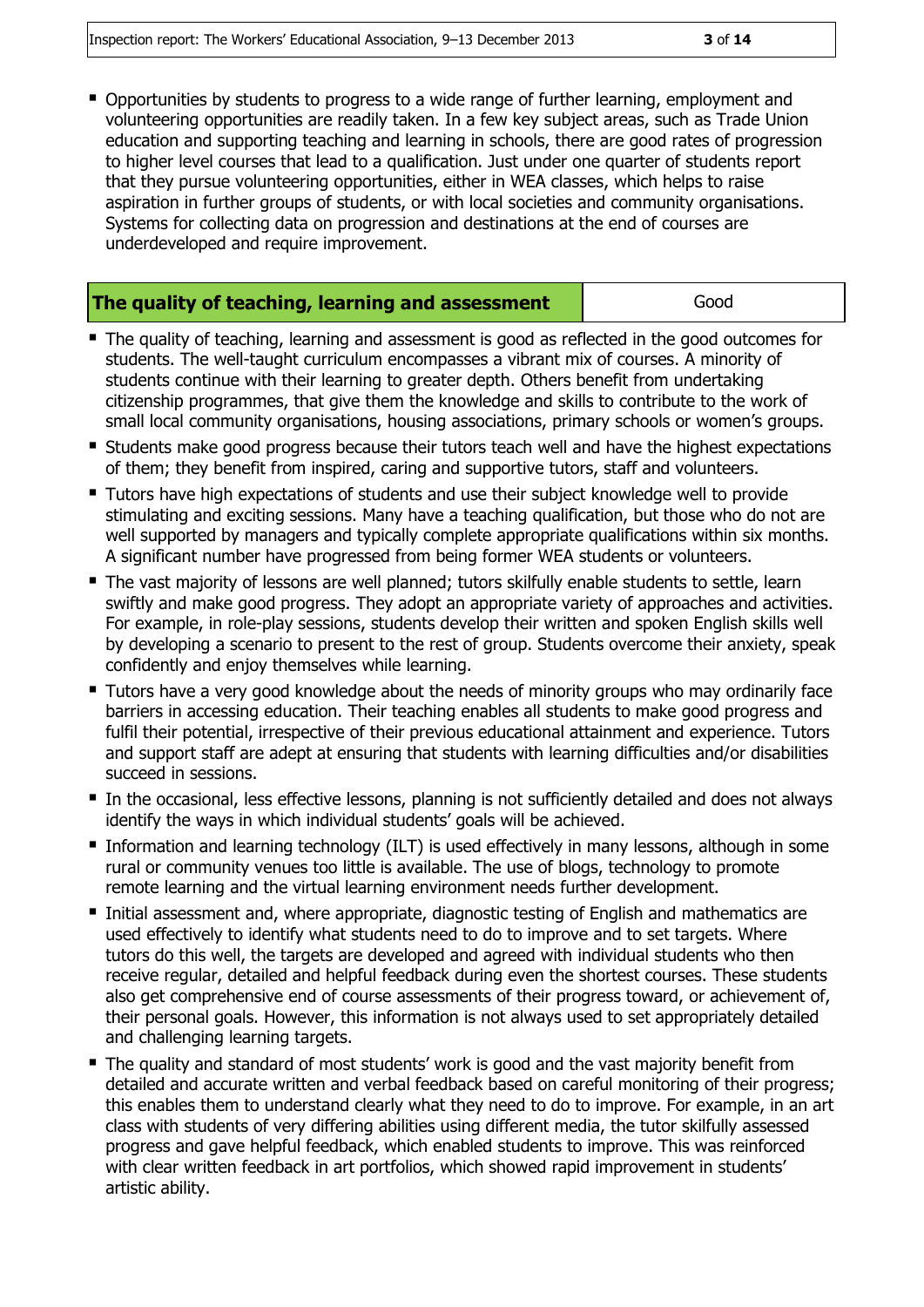- In the short vocational courses, students' written and verbal English skills are improved through tutors correcting grammar and spelling errors in written work. Opportunities to develop students' ability in mathematics and information and communication technology are, however, not always taken, and this requires improvement.
- The quality of information, advice and quidance varies across subjects and regions. Most students receive good information and advice before they commence courses and before they progress on to higher level courses. Not all students who need it get sufficiently clear and useful guidance from their tutors, to help them move on to other educational opportunities, volunteering, training or employment. This too requires improvement.
- An inclusive culture evident across the organisation and, in particular, within classes makes students feel welcome and ready to learn. A broad cultural and social mix of students is attracted to the provision and tutors are adept at drawing upon students' own experiences to develop cultural awareness and tolerance.

#### **Arts, media and publishing**

#### **19+ Learning programmes Community learning**

Good

- **Teaching, learning and assessment are good and reflected in the high proportion of students** who successfully complete their courses and achieve their learning goals. Good teaching and learning methods enable students to acquire, practise and refine skills and extend their understanding of the arts.
- **Students develop confidence to explore creative mark-making, creative writing, reading poetry** to others, performing in musical ensembles and producing craftwork. They are challenged by interesting and inspiring projects.
- **Tutors provide good care, support and coaching that encourage students to focus on their work,** make progress on projects and create good functional and decorative artworks and garments. Sensitive and student-centred approaches consolidate good learning for more vulnerable students.
- **Tutors'** good subject knowledge enables students to realise their creative ambitions and develop competence in the use of specialist equipment and resources, resulting in imaginative and detailed work. Tutors carefully plan their sessions which support participation and foster cooperative learning. Good accommodation in partner venues within housing estates, libraries, theatres, museums and community organisations promotes effective learning.
- **Students, skilfully facilitated by tutors, make good use in art sessions of digital photography and** film to record work, which is celebrated and shared on social media sites and blogs. Tutors plan and deliver projects that effectively utilise technology and benefit those students who create digital art on mobile devices. However, in a minority of sessions tutors underuse learning technologies to enhance and illuminate learning in the creation, research and assessment of work.
- Individual learning plans capture clear targets but, in a minority of cases, the targets do not have a sharp enough focus. Tutors provide reliable specialist feedback which reinforces learning and enables students to apply what they have learnt to good effect. In a poetry and performance session, insightful feedback from the tutor meant that students understood how their learning session could be enhanced by using a broader range of more innovative approaches. However, tutors do not utilise a wide enough range of effective assessment strategies to support students' understanding of progress.
- **Students, through well-directed teaching, benefit from practising mathematical calculations** within dressmaking, card-making and instrument-making sessions. They also practise written and spoken English very effectively. However, too many tutors do not explicitly link functional skills with the learning aims of the programme within their planning.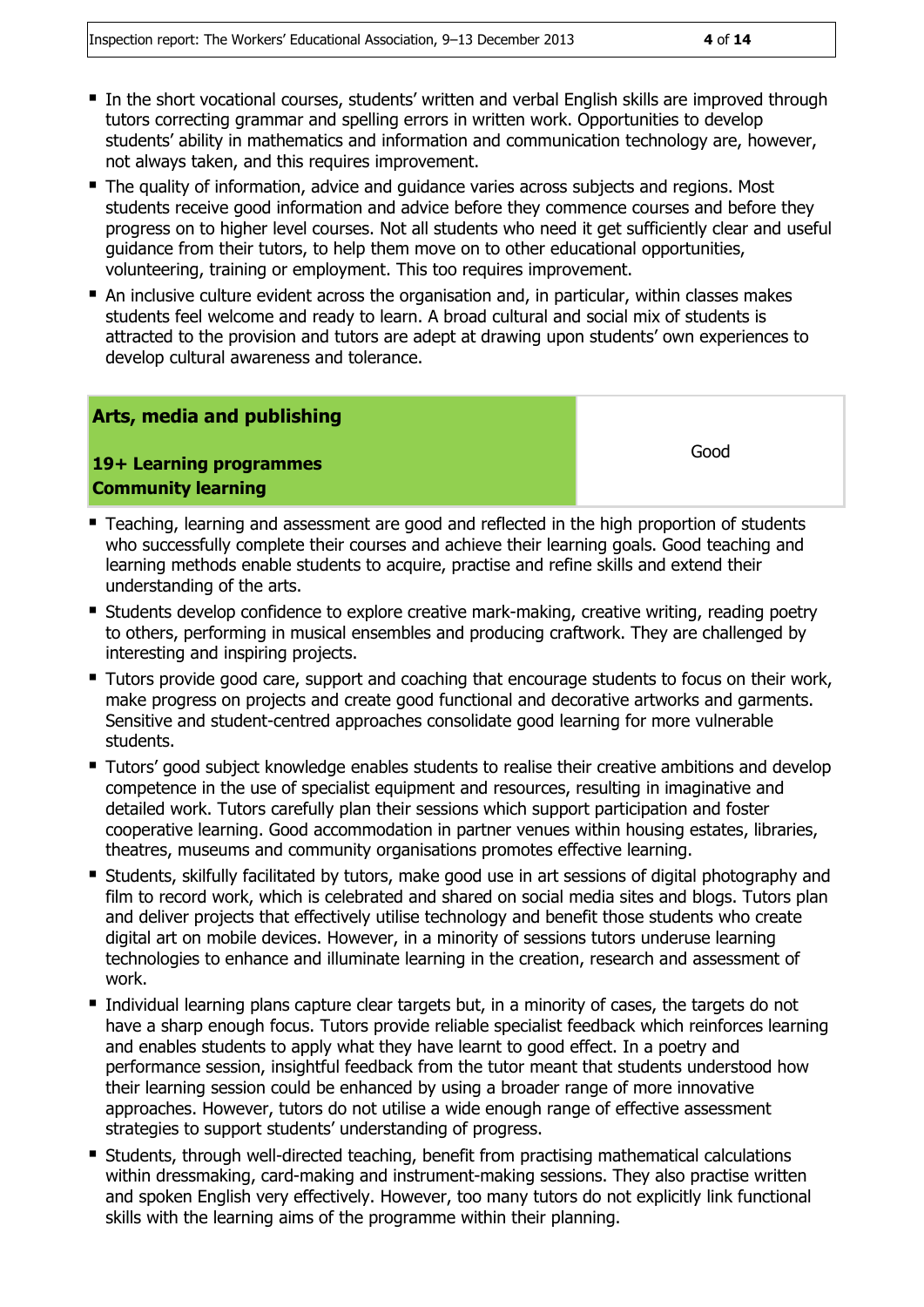- Course information is comprehensive and clear, although a minority of learning goals are not expressed as clear outcomes. Staff use enrolment processes rigorously on higher level art courses. On courses where students require intensive guidance they benefit from additional initial assessment and get good learning support. Tutorials and reviews support learning well, particularly for those more vulnerable students, such as those residing in hostels. Students benefit from the providers' good links with relevant support organisations.
- The promotion of equality and diversity is good and sessions are characterised by respect and inclusion where students' views and life experiences are valued. An appreciation of cultural diversity is explored in the curriculum, for example within ceramics, poetry and performance. In art history, students looked at the role of women as war artists.
- **Students with different abilities participate well in classes and enjoy plentiful peer support. They** develop knowledge collaboratively. A theatre group, which includes students with learning difficulties and/or disabilities, explored well personal identity relating to the perception of disability leading to a public performance and a display of their art.

#### **Information and communication technology for users**

Good

#### **19+ Learning programmes Community learning**

- Teaching, learning and assessment are good, enabling students to develop good and useful information and communication technology (ICT) skills. Many students have very low levels of prior skills; they progress well, for example learning to use email for the first time to communicate with relatives abroad. Others use standard software with confidence to write letters and curricula vitae to help them gain employment. One student, who had no previous experience of using a computer, was enthusiastic about having learnt how to use the mouse and log on for the first time.
- **Students are inspired and motivated by their tutors. Many comment enthusiastically on how** their tutors have helped them to make more progress than they had expected. The rapport that tutors develop with their students is excellent. Tutors know and understand students' individual learning needs and work with them in a caring, productive and encouraging manner.
- In the best lessons tutors use humour well to engage students and make learning fun. They plan lessons well, use a good range of activities and ensure that the pace is lively. Students enjoy their lessons.
- **Tutors plan lessons well. For example, one tutor writes detailed plans for every student for every** lesson, with clear, challenging targets for what should be achieved in that lesson. In some lessons the speaking and listening skills of students with English as an additional language are well supported by tutors. Teaching assistants are used well to give extra support to students who need it.
- Assessments are fair and accurate. Feedback to students is particularly good and given sensitively. After assessing their work, tutors praise students for what has been done well and give them clear feedback on how they can improve further. During lessons tutors use effective questioning techniques, encouraging students and helping them to consider aspects beyond their initial response.
- **Targets in individual learning plans are too often generic and mostly relate to the completion of** the course or the qualification rather than focusing on what will be learnt. Students' personal goals for the programme are too often not sufficiently challenging, specific or measurable, making recognition of achievement difficult. Students' completion of their learning diary is too often a list of tasks that have been completed, rather than detail on what has been learnt.
- **Students' levels of mathematics and English are not sufficiently assessed at the start of the** course, although their ICT skills are. Where a mathematics or English need is identified during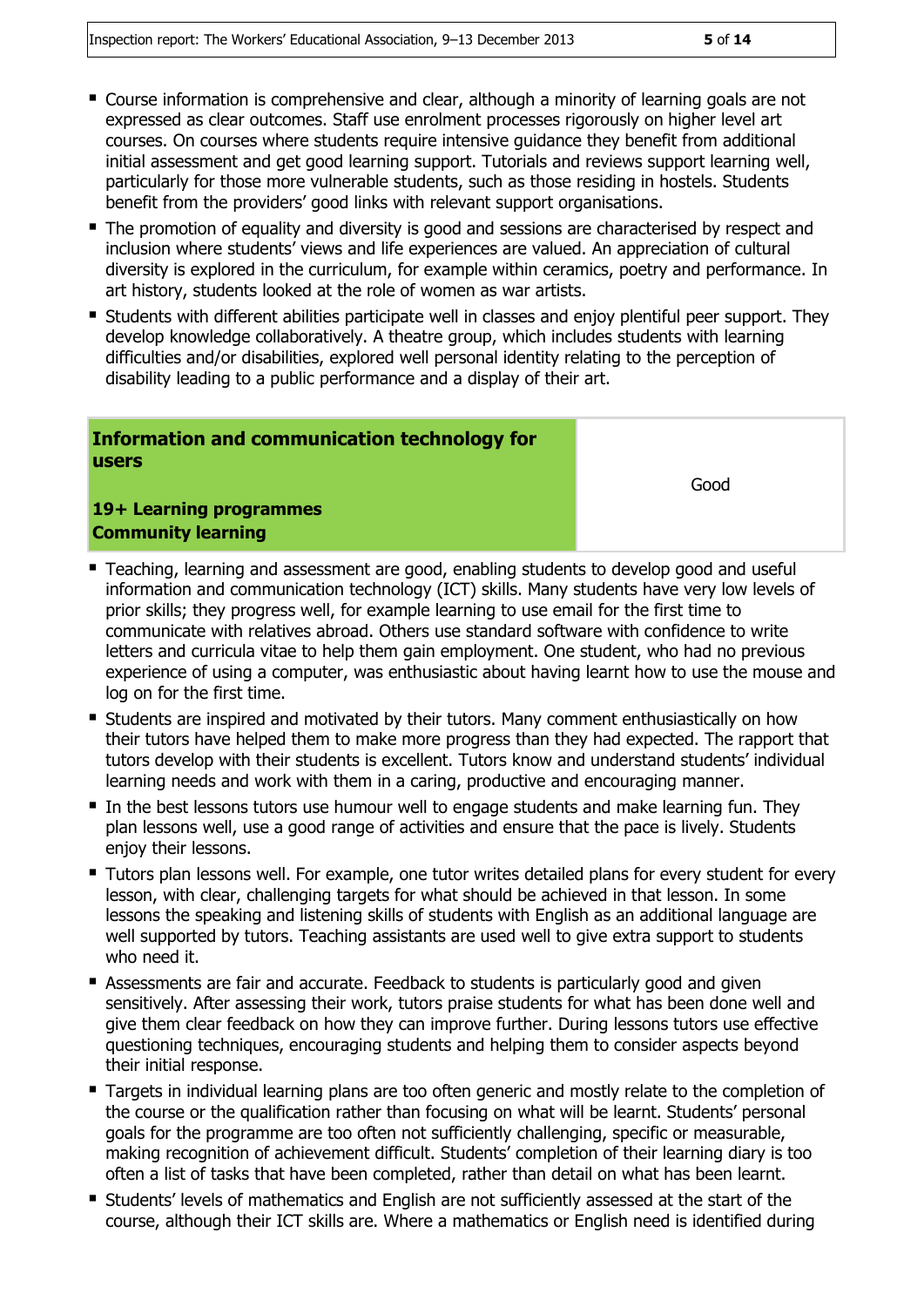the course, the tutors provide assistance, although many have not been trained sufficiently to do so.

- The level of information provided prior to the start of the course is appropriate. The range of guidance given at the end of the course is good and includes information about the next steps that the WEA offers, as well as courses offered by other local providers. Students are also given useful information about wider options including volunteering, both within the WEA and externally.
- **Tutors promote equality and diversity appropriately. They use learning materials and examples** that reflect the diversity of the population. There is an atmosphere of mutual respect in lessons.

| <b>English for speakers of other languages</b>       |      |
|------------------------------------------------------|------|
| 19+ Learning programmes<br><b>Community learning</b> | Good |

- **Teaching, learning and assessment are good and this is reflected in the good progress made by** students and the attainment of their learning goals.
- Students build their confidence and independence and develop their language skills through good support and teaching. Students apply their newly acquired skills in everyday life situations, for example by communicating effectively with teachers at parents' evenings and by reducing their reliance on family members to provide interpretation.
- **Tutors have high expectations and adopt well-considered learning strategies that help students** feel at ease and participate in lessons. They are very responsive to students' needs and work effectively with culturally diverse groups. The standard of students' work in sessions is good; the students take pride in their work and maintain well-managed files.
- In the better lessons, tutors use well-prepared and relevant resources and select meaningful topics to enhance learning. Students participate well and much peer support is evident, with students often working in collaborative and engaging activities. In one example they worked well in groups to place furniture in a room to develop their understanding of how to use prepositions accurately. They share ideas and practise using new language structures to ask questions, discuss illnesses and symptoms, name common foods, and give and receive directions.
- **Tutors are suitably qualified and experienced. They plan learning well and organise a good** range of activities for students of different ability levels. They are highly responsive to students' needs and skilfully motivate and involve them in learning. In a good lesson all students learned to spell common words accurately and to use new vocabulary in the construction of sentences, while more able students were extended to increase their use and understanding of punctuation. Tutors do not use information and learning technology sufficiently and students rarely use the available computers to develop their language skills.
- Students benefit from regular assessment which helps them to identify their progress and to set personal targets and goals. Most tutors monitor students' progress regularly in lessons. They refer students to well-prepared individual plans and both group and individual targets in lessons. In one lesson, students participated well in a whole class discussion and then presented their ideas to the class; the tutor then effectively consolidated the learning and recorded progress in individual plans.
- In a few cases, students' individual targets are too general. Learning outcomes are often a list of tasks and do not always help students understand what they need to do to improve their language skills.
- **Tutors provide satisfactory feedback to students. Feedback on written language is mostly good;** however, students do not always benefit from sufficient correction of their pronunciation to ensure they are easily understood and become more fluent in speaking. Questions asked by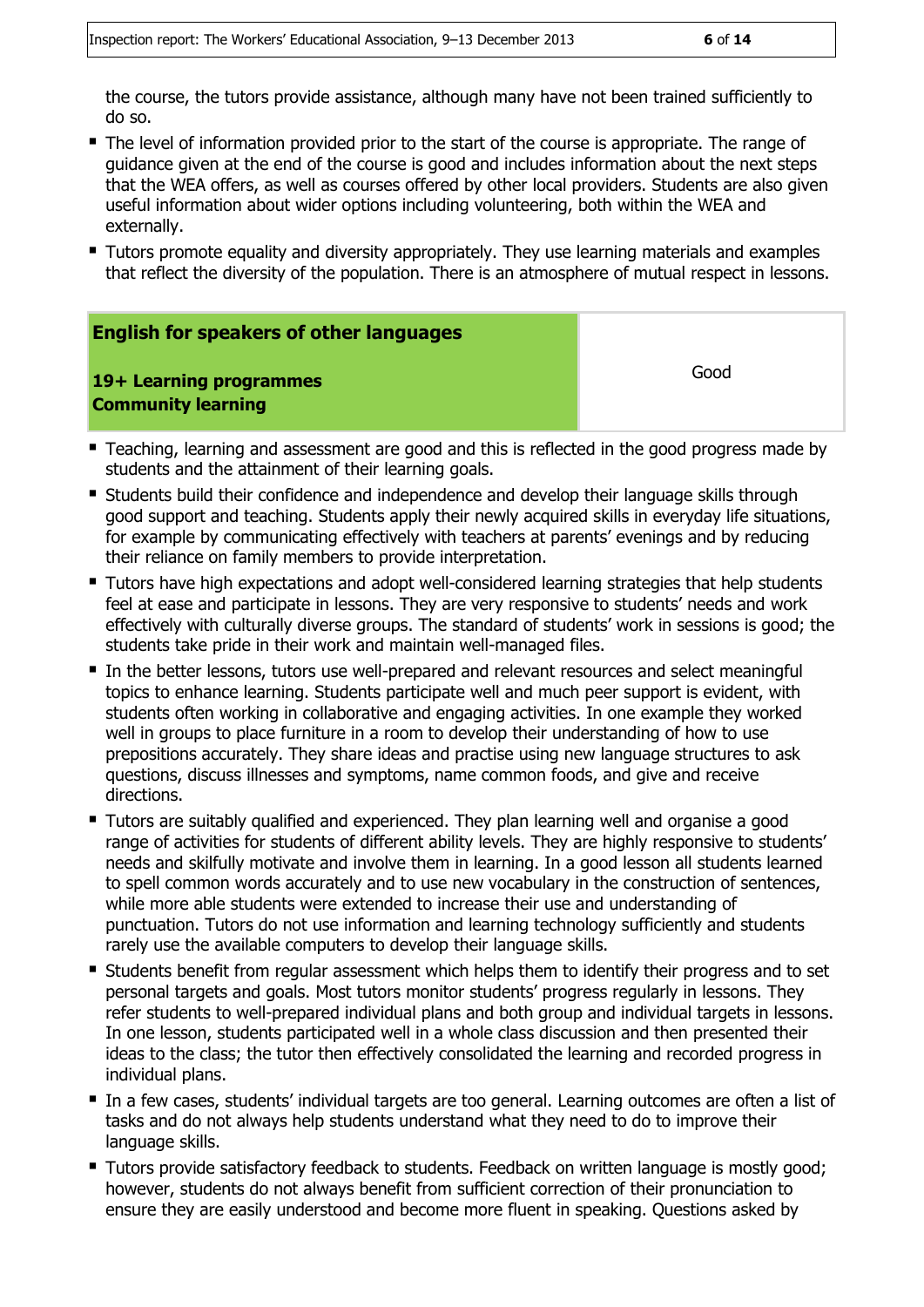tutors are not always constructed to meet the learning needs of all students; too often only the more confident students respond.

- Advice, guidance and support are good. Initial and ongoing assessments identify students' abilities accurately. Tutors, volunteers and support staff provide good direction. Highly effective one-to-one additional support is provided by experienced learning assistants, who provide ample support to students with learning difficulties. As a matter of course, students are encouraged to extend their skills and knowledge, continue with their studies and gain additional qualifications or employment.
- Course locations are well chosen and maximise students' ability to participate in learning, for example at primary schools and children's centres for students with family commitments. Learning is inclusive and students form very productive relationships with each other and with staff. Tutors integrate topics of other cultures and increase students' knowledge and understanding of living in the United Kingdom well. In the better sessions tutors use naturally occurring topics such as Christmas or family events to explore and compare cultures and religions. A tutor used a quote from Nelson Mandela to involve all the students in lively, topical discussion which focused well on approaches to overcoming racism.

#### **Foundation English and mathematics**

**19+ Learning programmes Community learning**

Good

- The quality of teaching, learning and assessment is good and is reflected in good outcomes for students. Students successfully achieve their learning goals and external qualifications and success rates are above national rates. They fully recognise the importance of mathematics and English skills in contributing to an increased participation in society and in improving their career goals. Overall, students make good progress and most successfully achieve their learning aims and qualifications. Managers and teachers monitor attendance and follow up on absences well.
- **Tutors have high expectations of students. They encourage them well, are sensitive to existing** low skill levels and build on small successes. Lessons include a range of active learning tasks, which increase interest and enjoyment and extend students' understanding of topics such as 'headings and features' in English and 'scale' in mathematics.
- **Students build progressively on previous learning and knowledge. They enjoy learning English** and gain in confidence. This results in them speaking comfortably in their group, skilfully supported by tutors who guide students in how to structure and participate in discussions. Teachers guide and encourage independent learning, enabling students to research newspaper articles and articulate their views well.
- In a good, interactive mathematics session, students of mixed ability were all appropriately challenged and attempted with confidence the tasks set. The tutor quickly addressed errors made by students and provided them with very clear explanations and tips, which built on their understanding of key concepts. Students responded well and asked probing questions before practising and applying their newly developed skills.
- **Experienced and enthusiastic tutors provide well-planned and interesting sessions. They have a** good understanding of the individual learning needs of students and recap and build students' knowledge and understanding well. In a very good session the tutor skilfully addressed students' weaknesses in English and mathematics. As a result they improved their spelling of key mathematical terminology before completing calculations.
- In a few lessons, teachers do not provide sufficient active learning opportunities and not all students are fully involved. In one instance the majority of students were not sufficiently challenged by the activities set by the teacher, who spent too much time working individually with a less able student.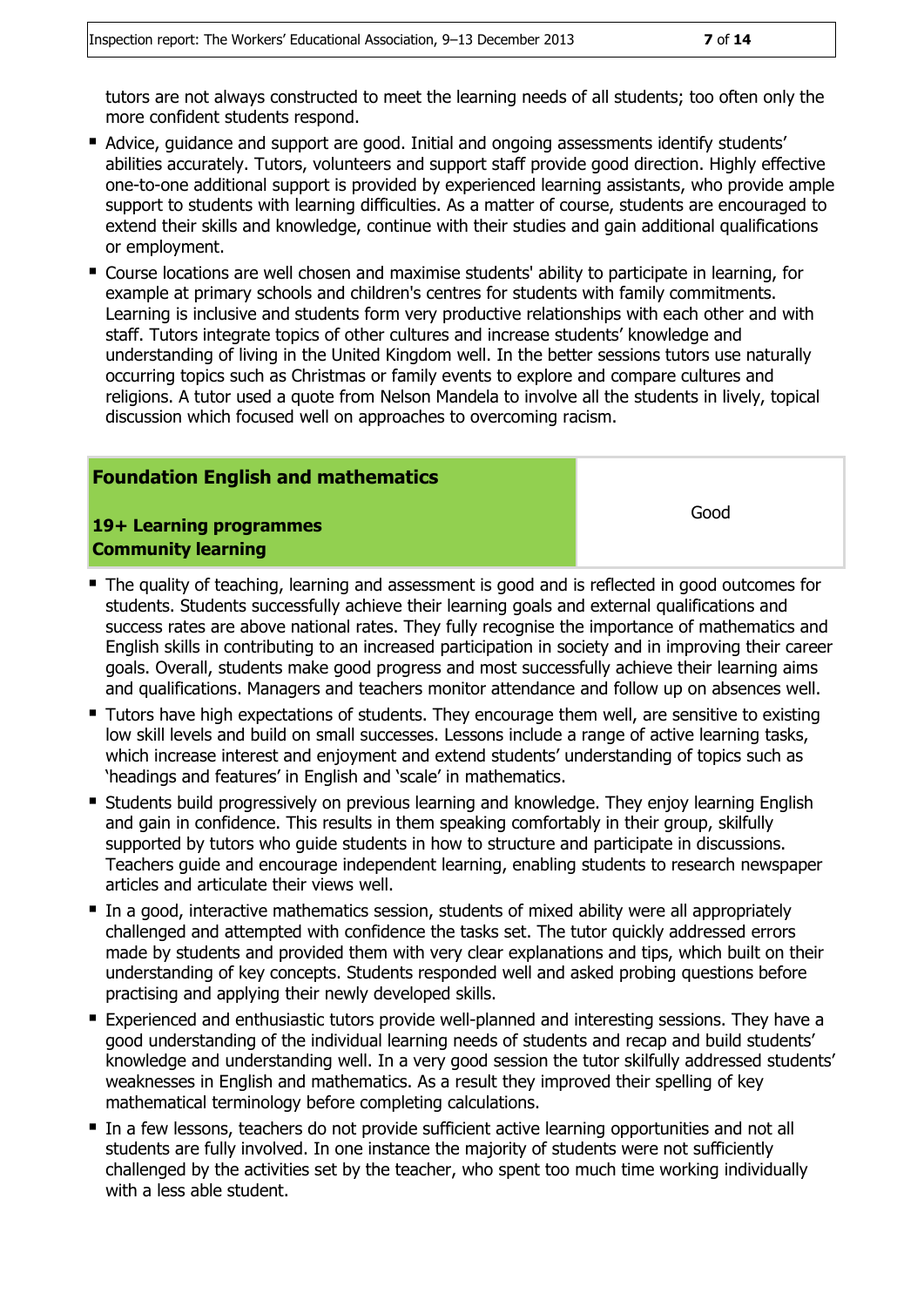- Tutors assess students' starting points accurately when the students enrol on the course; however, they do not always use the outcomes of initial and diagnostic assessment to plan the content of learning. In a few cases, learning outcomes set in lessons are often for the whole student group and are not always specific or measurable.
- **Tutors assess learning and monitor progress frequently; however, in a few cases, individual** learning targets set with students are too broad. Tutors' monitoring and recording of progress are not consistent and lack rigour.
- Information, advice and quidance are good and students are quided to improve their skills to achieve their aspirations for further study and employment. Many students gain important life skills and are supported well by tutors to consider how they use their newly acquired skills.
- The promotion of equality and diversity is good. Tutors make effective use of an equality and diversity checklist to plan course content, teaching and learning resources and classroom activities.

|  | The effectiveness of leadership and management | Good |
|--|------------------------------------------------|------|
|--|------------------------------------------------|------|

- The Chief Executive and trustees have a clear and ambitious vision for the WEA. It is shared by all who lead, manage and contribute to delivering learning provision in this very large and complex national community learning organisation. There is a strong desire to modernise the way that managers and teachers plan and deliver learning and communicate in order to move from a good to an outstanding provider.
- Teaching, learning, assessment and outcomes have been consistently good over a number of years. The management style and the ethos of the organisation have remained strong since the previous inspection.
- Strategic managers provide good support and challenge to the nine regions, each of which operates relatively autonomously.
- **Performance management is sufficiently robust. Managers visit regularly the large number of** dispersed classes within their respective regions and evaluate and record well the learning that takes place. They moderate their observations carefully and resolve situations where teaching is less than good. A well-constructed aide-memoire ensures observers capture, at least adequately, what students learn. In a small minority of observations, the differences between good or better grades awarded are not always sufficiently distinguished.
- The self-assessment report is accurate. Measures to ensure that its production is well informed by the views of the WEA's membership, volunteers and students work well. The report captures most salient points astutely. Managers identify strengths and areas for improvement in outcomes, although they insufficiently recognise and report on regional variations. The means by which managers use technology to collate and analyse national information on the quality of teaching and learning are insufficiently comprehensive.
- Regional quality improvement plans show clear targets for improving provision and are used to monitor progress. Information on the actions needed to narrow achievement gaps in a few subject areas is, however, lacking.
- A key strength of the organisation has been, and continues to be, the strong historical bond that exists between employees and volunteer members of the organisation. Managers at all levels, volunteers and trustees are custodians of quality and play an active role in establishing the provision for the wide range of students the WEA serves. The partnership is successful at determining the right balance between national learning priorities, such as English and mathematics, and local provision that includes older students in learning. In addition, regional managers create a great many initiatives throughout the country through well-established or newly-created partnerships. One example is the work that goes on nationally to support parents into working as teaching assistants. The WEA is particularly effective at responding to suggestions for new courses.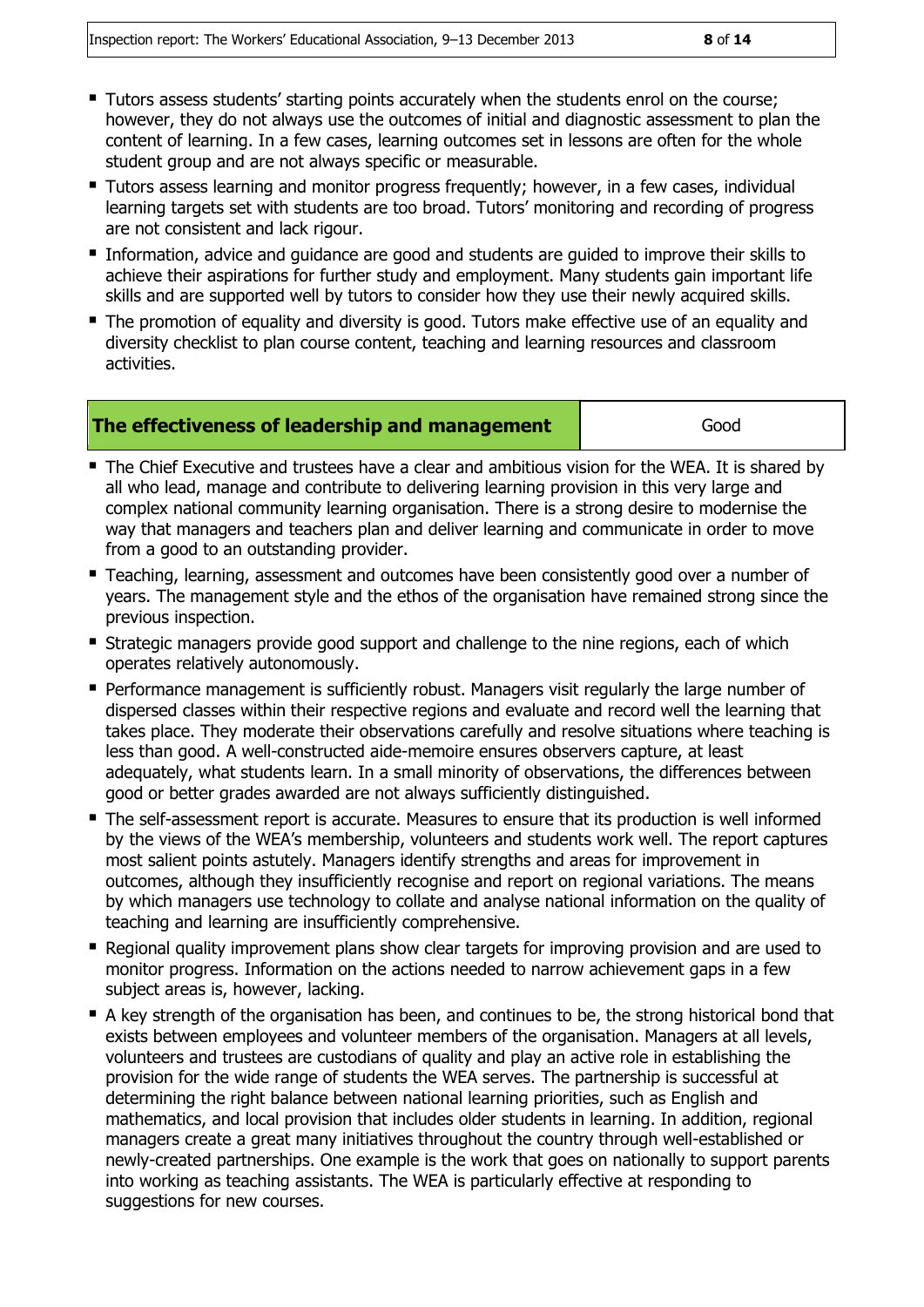■ A wide range of adults from different backgrounds participate in learning nationally at a variety of community settings and teachers and students work together highly effectively to improve students' life chances, combat isolation and raise aspirations. Managers are beginning to make good use of social media to exchange between tutors in different regions ideas about embedding equality and diversity in lessons. This is further enabling equality and diversity practice to reach all areas of the widely dispersed provision. Teachers are extremely adept at teaching students from a variety of backgrounds and with very different needs, and empower them to make good gains in their learning or achieve qualifications. Managers have established a safeguarding structure and skills in management that support the needs of students and underpin a good duty of care for adults.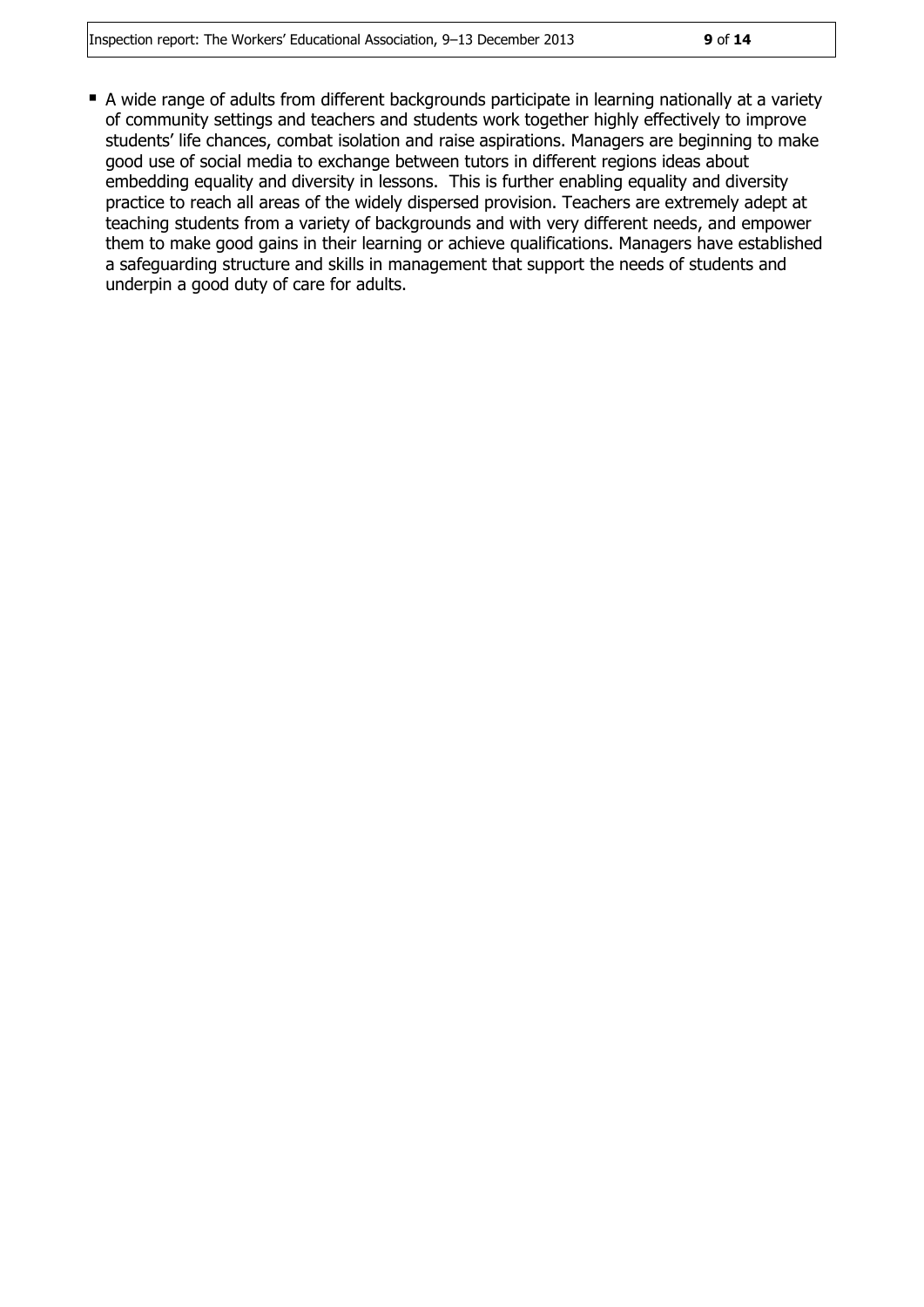### **Record of Main Findings (RMF)**

### **The Workers' Educational Association**

| <b>Inspection grades are</b><br>based on a provider's<br>performance: |               |                        |
|-----------------------------------------------------------------------|---------------|------------------------|
| 1: Outstanding<br>2: Good                                             |               | Learning<br>programmes |
| 3: Requires improvement                                               |               |                        |
| 4: Inadequate                                                         | <b>Overal</b> | $rac{1}{9}$            |
| <b>Overall effectiveness</b>                                          | 2             | 2                      |
| <b>Outcomes for learners</b>                                          | 2             | 2                      |
| The quality of teaching,<br>learning and assessment                   | 2             | 2                      |
| The effectiveness of<br>leadership and<br>management                  | 7             |                        |

| Subject areas graded for the quality of teaching, learning and assessment |   |
|---------------------------------------------------------------------------|---|
| Arts, media and publishing                                                | 2 |
| <b>ICT</b> for users                                                      | 2 |
| English for speakers of other languages (ESOL)                            |   |
| <b>Foundation English and mathematics</b>                                 | 2 |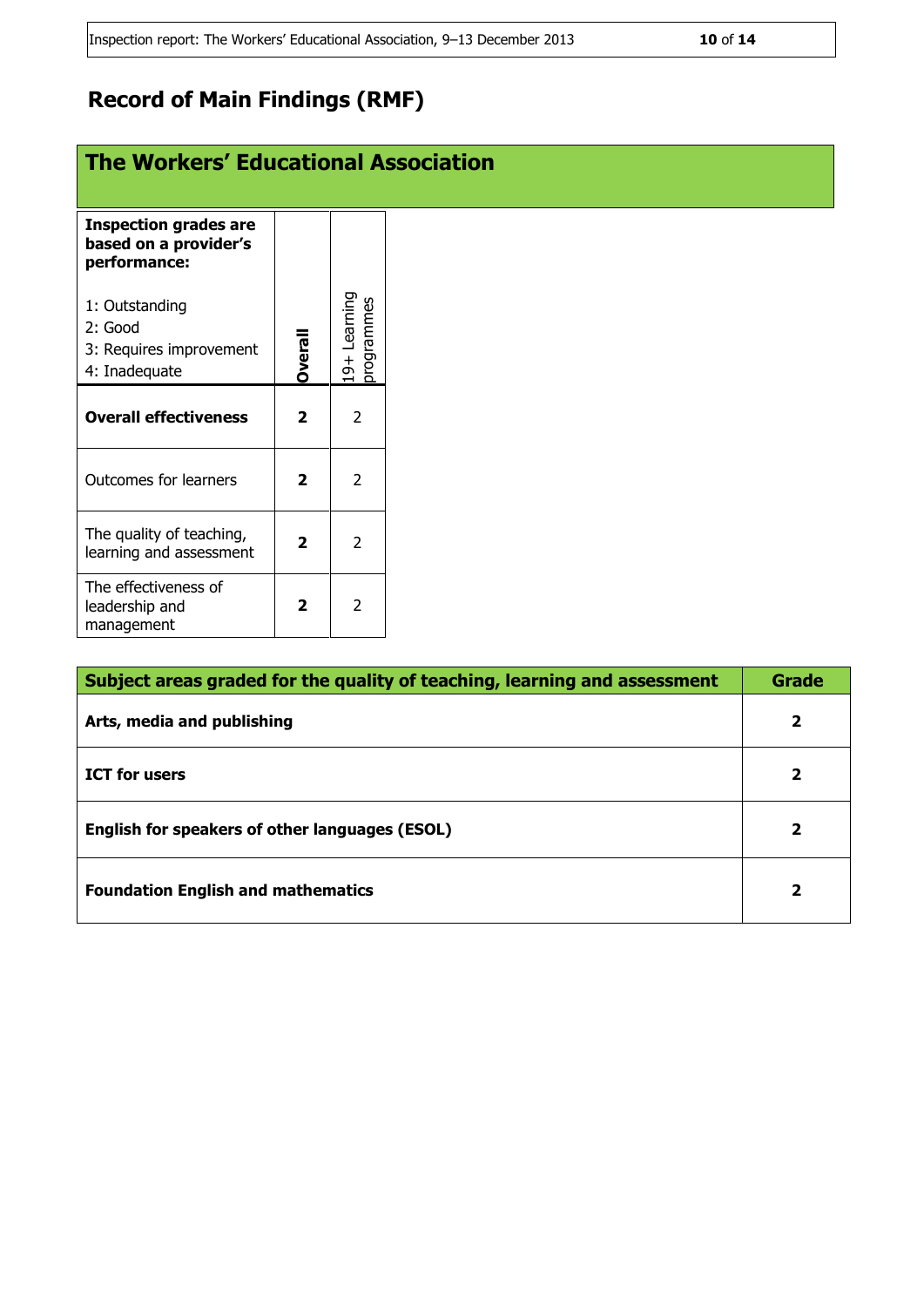## **Provider details**

| <b>Type of provider</b>                                        | Specialist designated institution                     |
|----------------------------------------------------------------|-------------------------------------------------------|
| <b>Age range of learners</b>                                   | $19+$                                                 |
| <b>Approximate number of</b><br>all learners over the previous | Full-time: N/A                                        |
| full contract year                                             | Part-time: 64,872                                     |
| <b>Principal/CEO</b>                                           | Ms Ruth Spellman<br>Chief Executive/General Secretary |
| Date of previous inspection                                    | March 2008                                            |
| <b>Website address</b>                                         | www.wea.org.uk                                        |

#### **Provider information at the time of the inspection**

| <b>Main course or learning</b><br>programme level                                              | Level 2<br>Level 4<br>Level 1 or<br>Level 3<br>below<br>and above           |                     |                          |                             |                |           |               |       |
|------------------------------------------------------------------------------------------------|-----------------------------------------------------------------------------|---------------------|--------------------------|-----------------------------|----------------|-----------|---------------|-------|
| <b>Total number of learners</b><br>(excluding apprenticeships)                                 | $16 - 18$<br>$16 - 18$<br>$19+$<br>$19+$<br>$16 - 18$<br>$19+$<br>$16 - 18$ |                     |                          |                             | $19+$          |           |               |       |
| <b>Full-time</b>                                                                               | L,                                                                          |                     | $\overline{\phantom{a}}$ |                             |                | ۰         |               |       |
| <b>Part-time</b>                                                                               | $\overline{\phantom{a}}$                                                    | 16925               | $\overline{\phantom{0}}$ | 10919                       | $\blacksquare$ | 6823      |               |       |
| <b>Number of apprentices by</b>                                                                |                                                                             | <b>Intermediate</b> |                          | <b>Advanced</b>             |                |           | <b>Higher</b> |       |
| <b>Apprenticeship level and age</b>                                                            | $16 - 18$                                                                   |                     | $19+$                    | $16 - 18$                   | $19+$          | $16 - 18$ |               | $19+$ |
|                                                                                                |                                                                             |                     |                          |                             |                |           |               |       |
| <b>Number of community learners</b>                                                            | 12,600                                                                      |                     |                          |                             |                |           |               |       |
| <b>Funding received from</b>                                                                   |                                                                             |                     |                          | Skills Funding Agency (SFA) |                |           |               |       |
| At the time of inspection the<br>provider contracts with the<br>following main subcontractors: | N/A                                                                         |                     |                          |                             |                |           |               |       |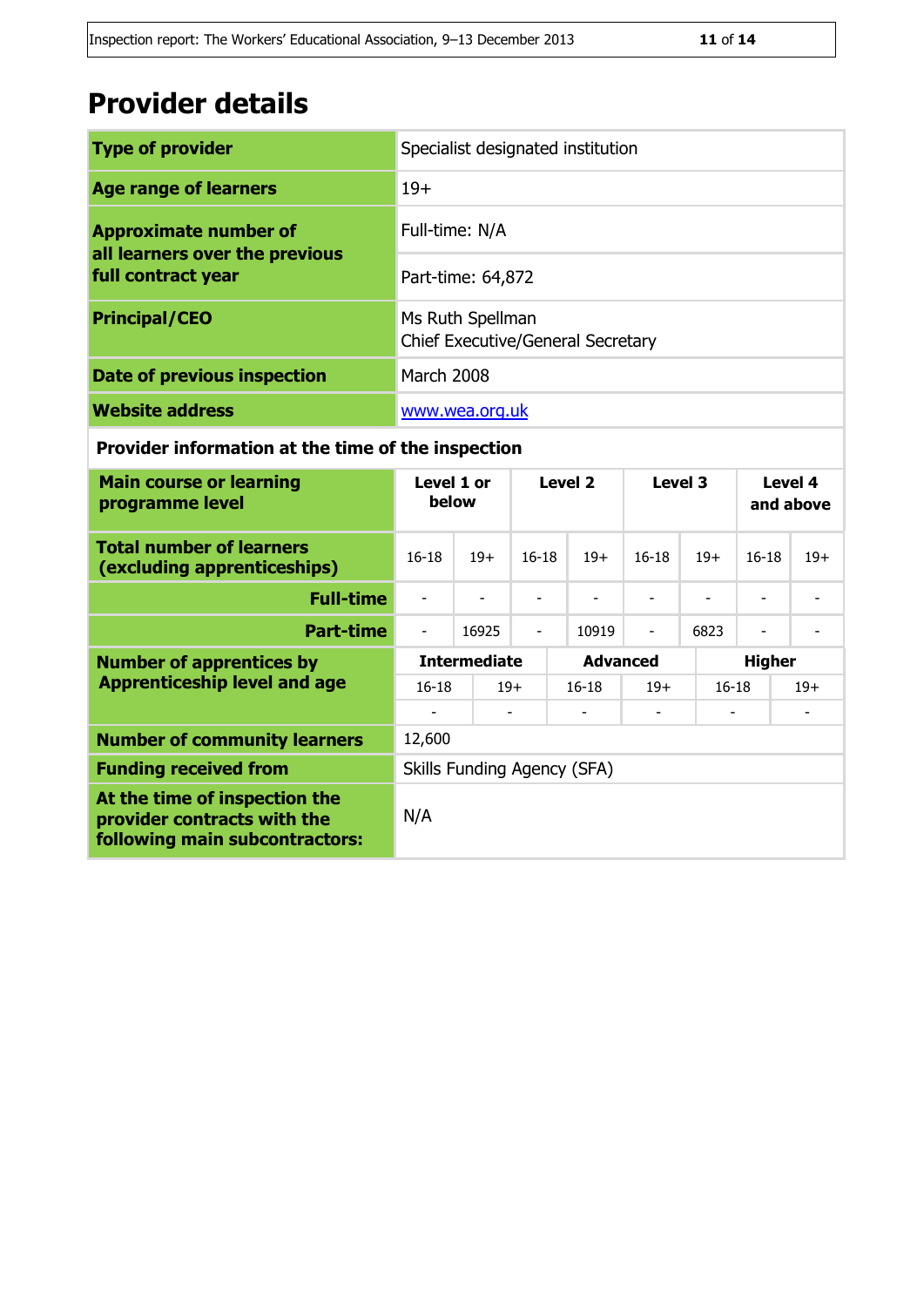#### **Contextual information**

The Workers' Educational Association (WEA) is a democratic and voluntary adult education movement, seeking to widen participation in education. It covers England and Scotland. The Ofsted inspection covers England only. The WEA operates through nine regions and has provision in nearly all local education authority areas in England. Courses are provided through the regional structure and volunteer-led branches, often in partnership with local community groups and organisations. The WEA has 60,000 members. In 2012/13 there were 114,000 enrolments on over 9,000 courses in England. Social purpose underpins much of its vision and its curriculum is organised around the themes of community engagement, health and well-being, employability and culture. There are courses across most sector subject areas, the largest being crafts, creative arts and design; history; ESOL; sport, leisure and recreation; and ICT.

#### **Information about this inspection**

**Lead inspector** Tony Gallagher HMI

Three of Her Majesty's Inspectors (HMI) and nine additional inspectors, assisted by the Education Director (Quality) as nominee, carried out the inspection with short notice. Inspectors took account of the provider's most recent self-assessment report and development plans, and the previous inspection report. Inspectors also used data on students' achievements over the last three years to help them make judgements. Inspectors used group and individual interviews, telephone calls and online questionnaires to gather the views of students and partners; these views are reflected throughout the report. They observed learning sessions, assessments and progress reviews. Inspectors looked at the quality of teaching, learning and assessment across all of the provision and graded the sector subject areas listed in the report above.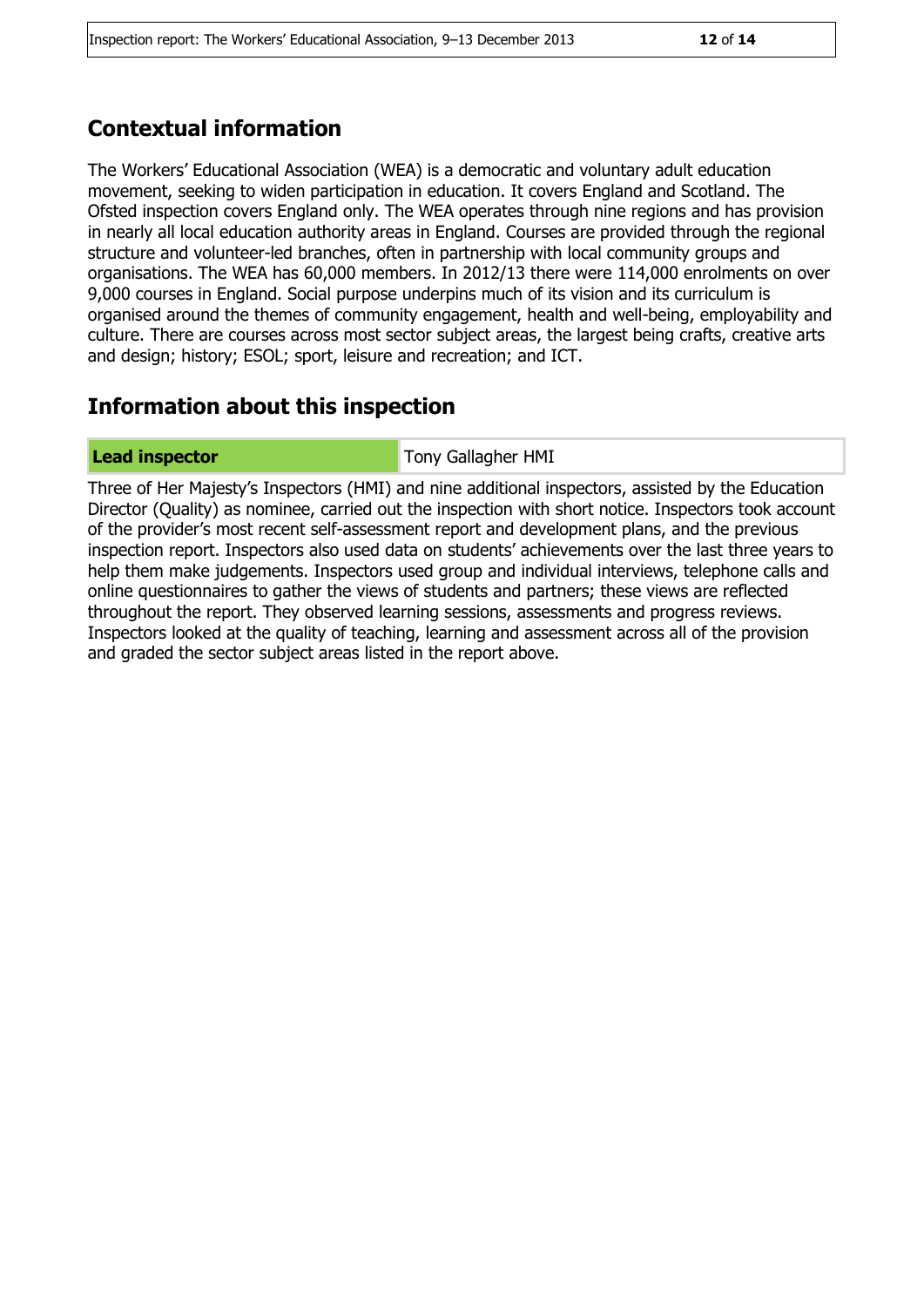#### **What inspection judgements mean**

| Grade   | <b>Judgement</b>     |
|---------|----------------------|
| Grade 1 | Outstanding          |
| Grade 2 | Good                 |
| Grade 3 | Requires improvement |
| Grade 4 | Inadequate           |

Detailed grade characteristics can be viewed in the Handbook for the inspection of further education and skills 2012, Part 2:

[http://www.ofsted.gov.uk/resources/handbook-for-inspection-of-further-education-and-skills](http://www.ofsted.gov.uk/resources/handbook-for-inspection-of-further-education-and-skills-september-2012)[september-2012](http://www.ofsted.gov.uk/resources/handbook-for-inspection-of-further-education-and-skills-september-2012)

Any complaints about the inspection or the report should be made following the procedures set out in the guidance 'Raising concerns and making complaints about Ofsted', which is available from Ofsted's website: [www.ofsted.gov.uk.](http://www.ofsted.gov.uk/) If you would like Ofsted to send you a copy of the guidance, please telephone 0300 123 4234, or email enquiries@ofsted.gov.uk.



Learner View is a new website where learners can tell Ofsted what they think about their college or provider. They can also see what other learners think about them too.

To find out more go to [www.learnerview.ofsted.gov.uk](http://www.learnerview.ofsted.gov.uk/)